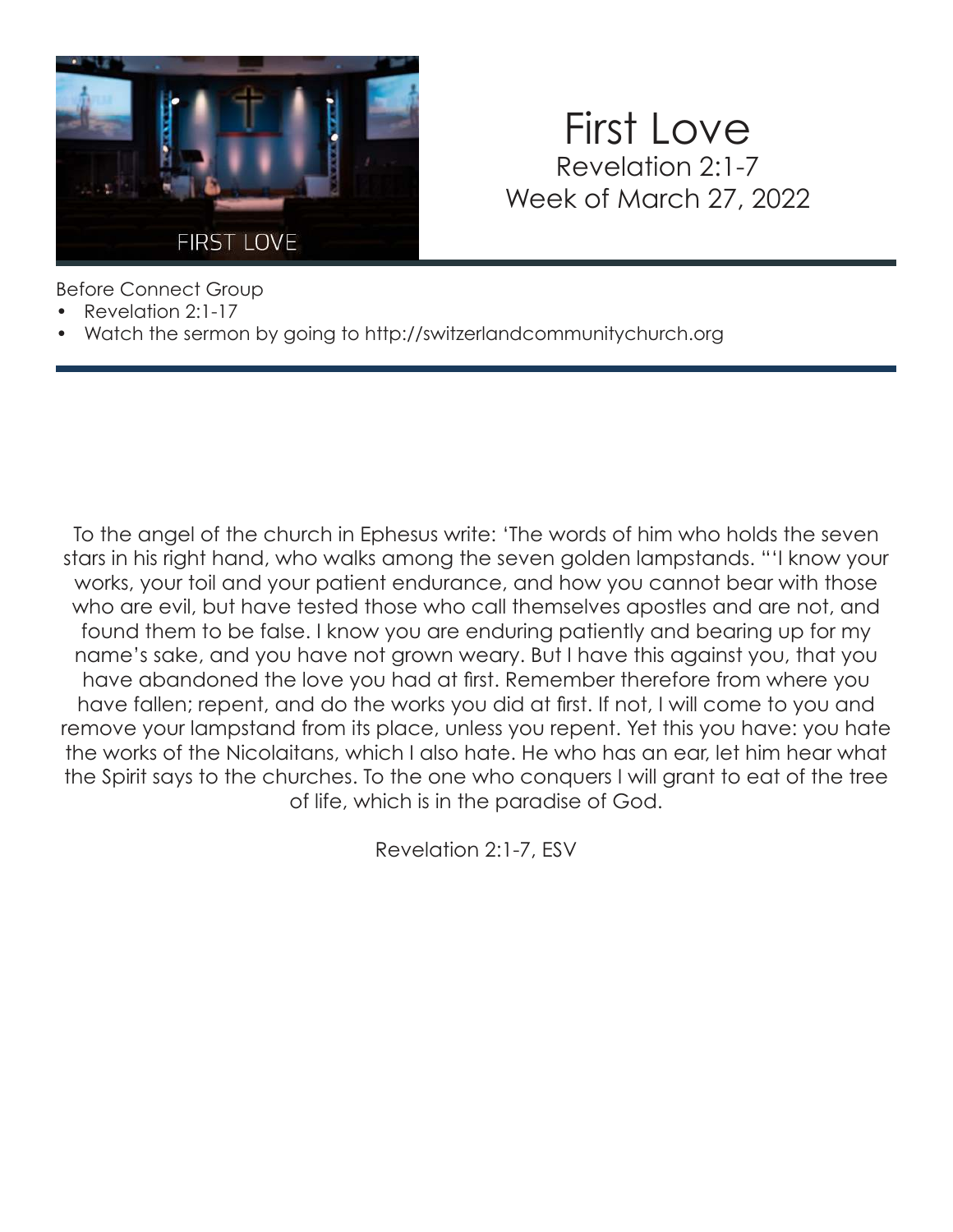## **Sermon Notes**

*Christ frees us from needing to earn our salvation through the law, frees us to be fully follow Him, and frees us to love one another deeply.*

etter to the Church at Ephesus The book of Revelation in Ch 2 and 3, John writes letters to the 7 churches in Asia Minor. In each letter, there is typically some commendation, a condemnation, and a correction. Today, we want to look at the letter to the church in Ephesus which is the first letter to one of the 7 churches. But before we get to the letter, we need to do a little background from Revelation 1.

#### **Background**

- *Revelation 1:1 The revelation of Jesus Christ*
- *Revelation 1:4-5 Grace to you and peace from him who is and who was and who is to come, and from the seven spirits who are before his throne, and from Jesus Christ the faithful witness, the firstborn of the dead, and the ruler of kings on earth. To him who loves us and has freed us from our sins by his blood*
- In these verses, we have the Trinity represented. From Him who is and who was and who is to come refers to God the Father, and the 7 spirits before the throne refer to the Holy Spirit and the spirits probably refers to the completeness of the Spirit rather than there being 7 of them, and from Jesus Christ the faithful witness.
- Revelation 1:11 John is told to write a letter to the 7 churches "Write what you see in a book and send it to the seven churches, to Ephesus and to Smyrna and to Pergamum and to Thyatira and to Sardis and to Philadelphia and to Laodicea."
- He receives a vision of Jesus Christ in Rev 1:12-17
- Revelation 1:12-17 Then I turned to see the voice that was speaking to me, and on *turning I saw seven golden lampstands, and in the midst of the lampstands one like a son of man, clothed with a long robe and with a golden sash around his chest. The hairs of his head were white, like white wool, like snow. His eyes were like a flame of fire, his feet were like burnished bronze, refined in a furnace, and his voice was like the roar of many waters.*  In his right hand he held seven stars, from his mouth came a sharp two-edged sword, and *his face was like the sun shining in full strength. When I saw him, I fell at his feet as though dead.*
- All of these phrases are a depiction of God the Father from the Old Testament. These phrases equate Jesus with the same depiction of God the Father.
- *Revelation 1:17-20 But he laid his right hand on me, saying, "Fear not, I am the first and the last, and the living one. I died, and behold I am alive forevermore, and I have the keys of Death and Hades. Write therefore the things that you have seen, those that are and those that are to take place after this. As for the mystery of the seven stars that you saw in my right hand, and the seven golden lampstands, the seven stars are the angels of the seven churches, and the seven lampstands are the seven churches.*
- I am the first and the last
- I died and I am alive forevermore
- These phrases are used as part of the letters to the churches in Chapter 2 and Chapter 3.

#### **Commendation (right behavior and right beliefs)**

*• Revelaion 2:2-3 "'I know your works, your toil and your patient endurance, and how you cannot bear with those who are evil, but have tested those who call themselves apostles*  and are not, and found them to be false. I know you are enduring patiently and bearing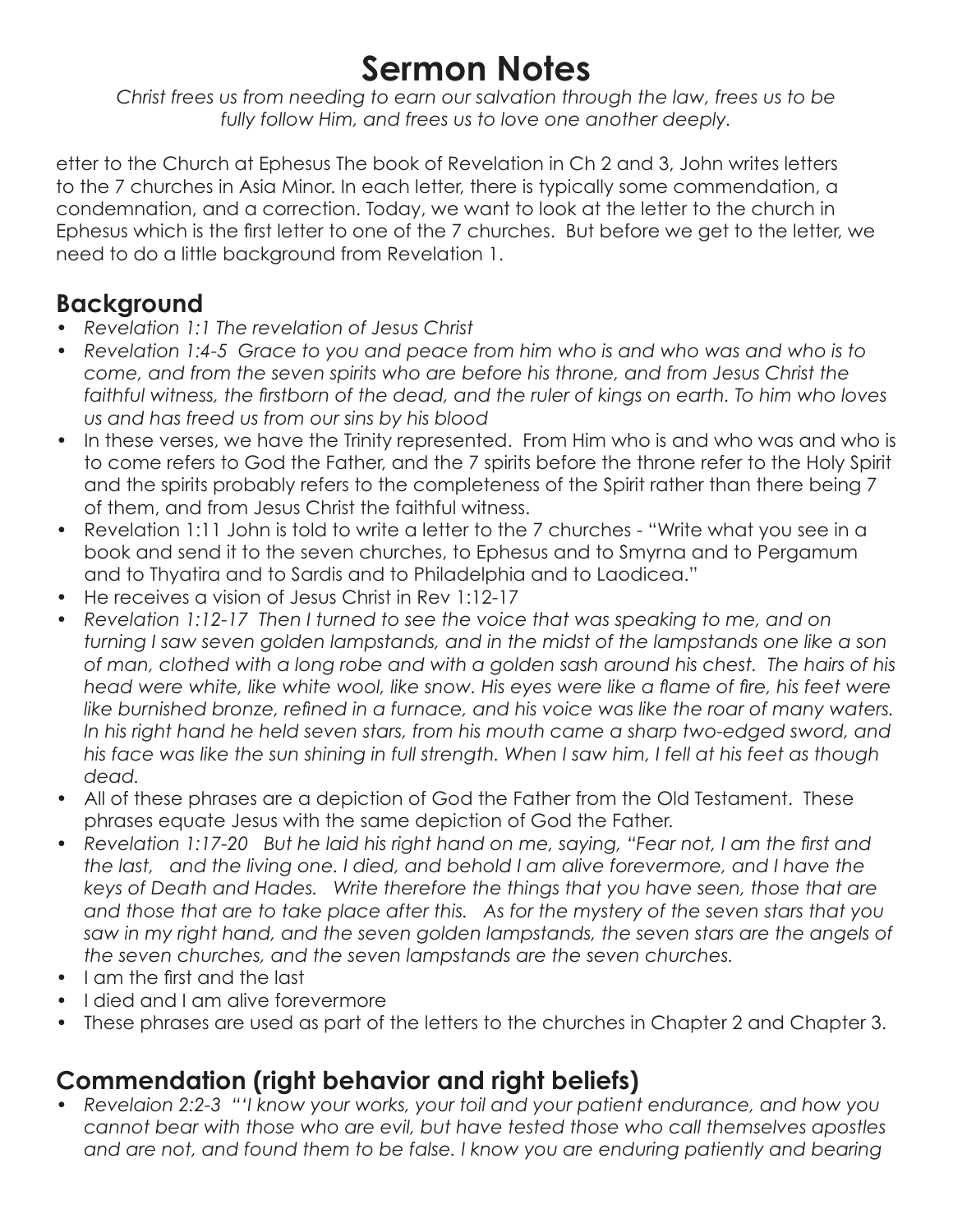*up for my name's sake, and you have not grown weary.* 

- I know your works and your toil
- The Lord knows and sees our past works and our current works
	- He knows our strengths
	- He knows our struggles
	- He knows our history
	- He knows our leaders, past, present, and future
	- He knows what we have accomplished in His name
	- I know your patient endurance
	- He knows if we are patient
	- He knows the circumstances which we must endure
- Patient endurance indicates a faith and trust in the Lord's leading and guidance. Patient endurance demonstrates we trust in God's sovereignty.
- Bearing up for his name's sake (v. 3) The church in Ephesus was commended for enduring patiently for the sake of the Lord. They were bearing up for the right reasons.
- He knows whether we have grown weary
- You do not bear with those who are evil
- This indicates agreement with God's assessment of evil
- God hates evil
- It indicates that the church had proper judgment toward evil
- You expose false Apostles
- Desire to see false teachers exposed
- Not allow people to fall prey to false teachers
- A reverence for the Word of God and for adherence to the truth
- To call someone a "False Teacher" you better be sure you know the truth. Remember, Jesus was called a false teacher by the Sanhedrin and they were utterly mistaken!!
- This is a pretty good picture on the commendation side. You and I would like to have these said of us. We would like to be known for our work and endurance. To be known for opposing evil and exposing false teachers. Even with all of these positive accolades, God had one thing against the church in Ephesus.

#### **Condemnation**

- *Revelation 2:4 But I have this against you, that you have abandoned the love you had at first.*
- But I have this against you. You have abandoned (left) your first love. KJV left thy first love, NASB left your first love, NIV forsaken the love you had at first, ESV Abandoned the love you had at first.
- This is where we want to concentrate today
- What does it mean to abandon our first love? You love your behavior and your belief more than me. You have become distracted (making secondary the primary) First is primary not what is first in sequence.
- Let's relate today's message to the messages from the last few weeks. Jack talked about walking through the doors that Jesus opens, the first of which is the door of salvation. Danny addressed gospel drift and how we tend to add things to the gospel of Jesus Christ. The gospel transforms us to become more like Christ.
- When we abandon our first love, it means that we are the ones who moved away. God did not get distant, he didn't get hard of hearing or indifferent to our circumstances, we caused the distance because we abandoned Him.
- Sometimes we abandon our first love by living in our own strength. We start living life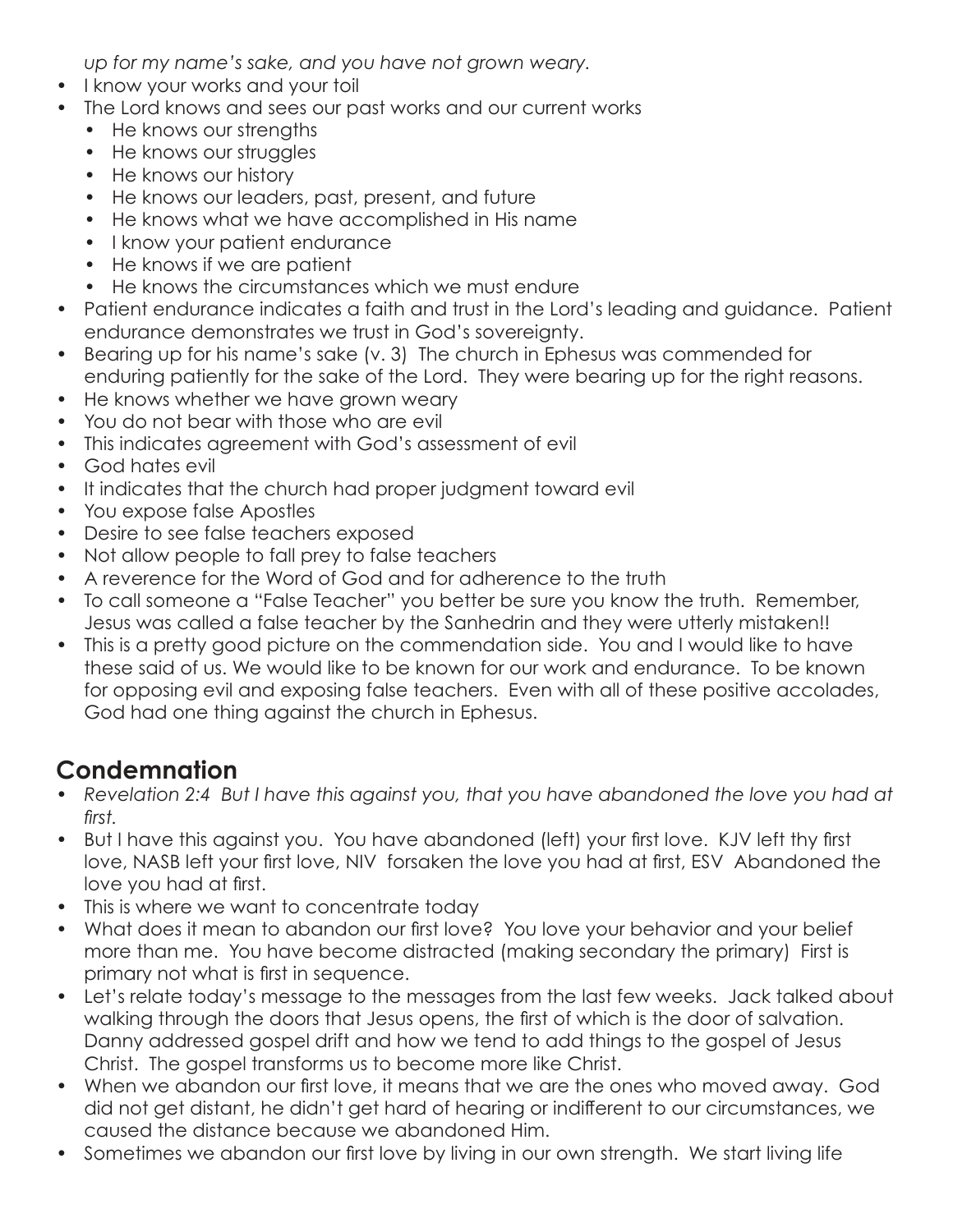without consulting God. We no longer read scripture regularly. We stop praying or pray very infrequently. We make our own plans, we may even ask God to bless them, but we never ask God what His plans for us are. This is abandoning our first love. And what does God say to us in John 15 - Apart from me you can do nothing.

- Sometimes we abandon our first love by trying to follow a list of rules. We attempt to live a strictly moral life focusing on do's and don'ts which many times makes us judgmental to the people around us. We fall into the trap of not seeing the log in our own eye but want to remove the speck that is in our brother's eye. This is a reminder of the Jews and how they attempted to follow the letter of the law without truly seeking God.
- Sometimes we abandon our first love by pursuing knowledge. We read God's word to discover hidden meanings or interesting facts. We might even be able to quote large portions of scripture and know the lists of genealogy by heart. However, we can do this without pursuing a relationship with God. We may know facts about the Bible, but we only let it impact our knowledge and not allow it to transform our character or help us to understand God. 1 Corinthians 8:1 knowledge puffs up
- We can live only for our own selfish desires.
- 1 Corinthians 13:2 If we don't have love, we are nothing.
- We left the one who provided our forgiveness who provided our redemption. The one who took God's wrath upon himself for the punishment of my sins. The one who adopted us as sons. The one who has provided our inheritance. The one who has given us eternal life.
- What do we do if we find we have abandoned our first love?
- *Revelation 2:5 Remember therefore from where you have fallen; repent, and do the works you did at first. If not, I will come to you and remove your lampstand from its place, unless you repent.* 
	- Remember from where you have fallen
	- Remember how excited you were to follow God at first. Everything was new and believing the Lord seemed top of mind.
	- Remember how you loved discovering new things in the Bible at first. Constantly reading the Word of God to find out what he said and what to believe.
	- Remember how quick you were to apply God's Word to your life?
	- Remember how quick you would abandon your own thinking to align with what you thought the Word of God meant?

#### **Repent**

- Align our thinking with God's do not search the scriptures to find evidence for the way you believe, but search the scriptures to discover what God says and respond accordingly
- His ways are higher than our ways, His thoughts higher than our thoughts
- Turn from our way of thinking to God's way of thinking
- Change your mind about how you view things
- Sorrow over an offense
- Do the works you did at first
- Read the Bible with expectation that He will speak
- Let the Word overflow into Worship as you see what the Word says about God or Jesus or Holy Spirit, let it well up inside of us to Worship
- Respond to the Word with obedience If there is a sin to avoid or a command to obey, oh that we would put it into practice immediately
- Actively listen to God Don't just read scripture, ask questions of it. What does the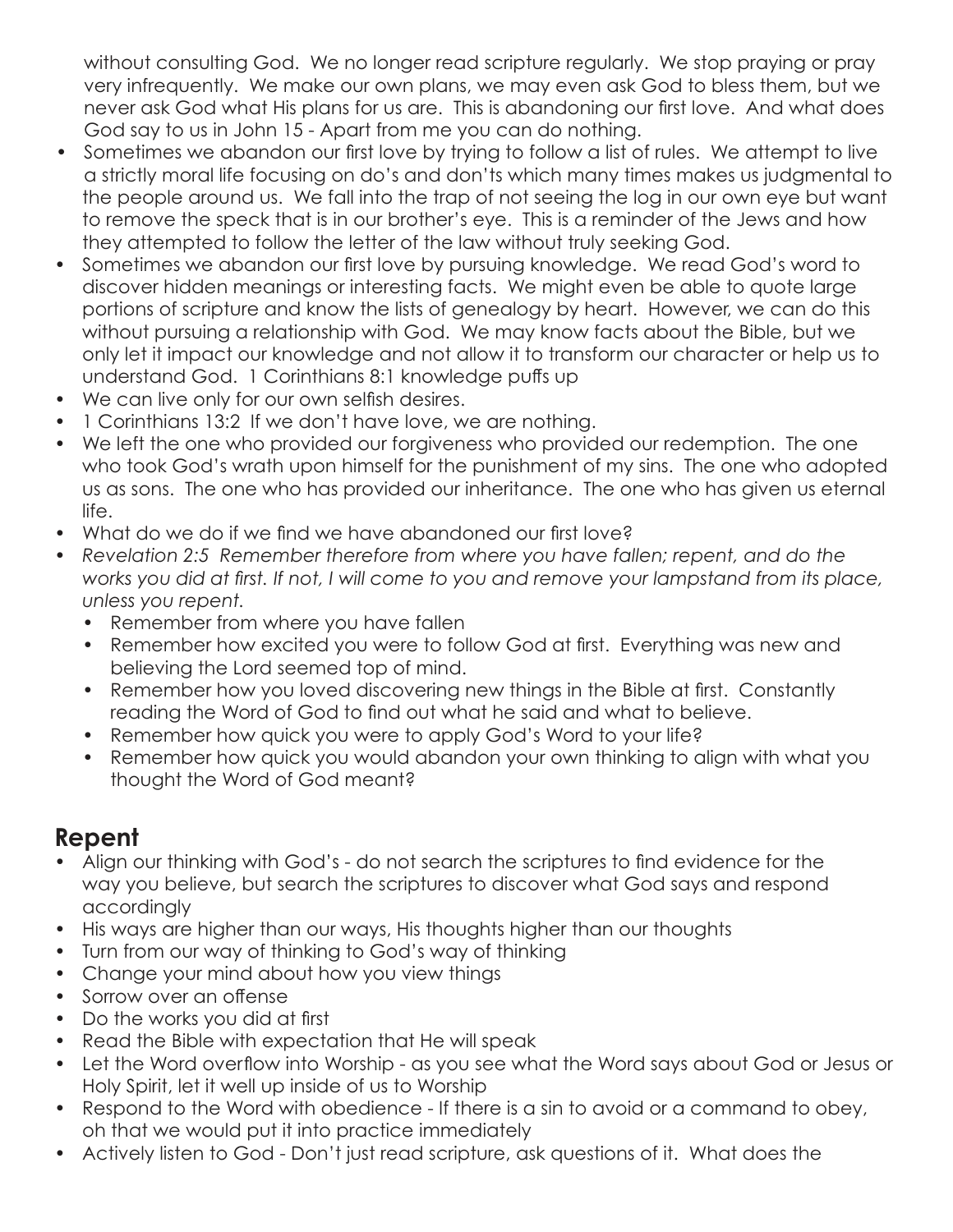passage say about God? Who is the author? Who is the audience? What circumstances were in place? What was the culture and context of the passage?

- Jesus is saying "Live out of affection for me"
- So how should we respond to the message today? Do what the Spirit of God leads you to do. If you have been convicted by any words from this passage don't become discouraged, take God at His Word and in love move towards Him. He does not want to leave us where we are, but desires that we become more like Christ.